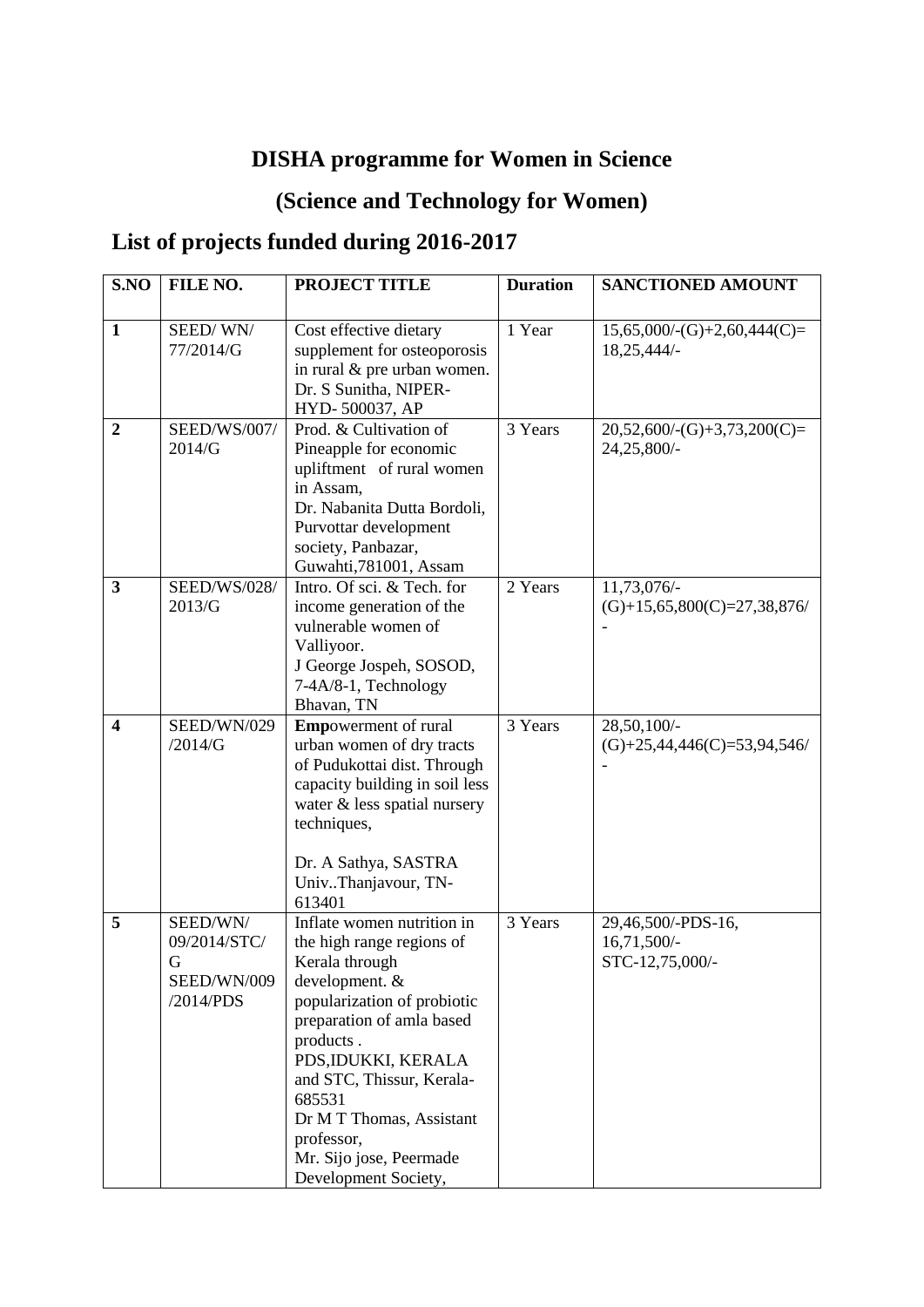|                |                               | <b>IDUKKI, KERALA and</b><br>STC, Thrissur, Kerala-                                                                                                                                                                                                                           |         |                                                    |
|----------------|-------------------------------|-------------------------------------------------------------------------------------------------------------------------------------------------------------------------------------------------------------------------------------------------------------------------------|---------|----------------------------------------------------|
|                |                               | 685531                                                                                                                                                                                                                                                                        |         |                                                    |
|                |                               |                                                                                                                                                                                                                                                                               |         |                                                    |
| $\overline{7}$ | <b>SEED/WS/055/</b><br>2013/G | Dev. Of clam cluster &<br>clam processing facility at<br>Perumbalam Village,<br>Kerala,<br>Dr Nikita Gopal, Central<br>Inst. Of Fisheries Institute,<br>Cochin-682029, Kerala                                                                                                 | 3 Years | 29,59,000/-<br>$(G)+30,33,856(C)=$<br>59,92,856/-  |
| 8              | <b>SEED/WS/028/</b><br>2014/G | An<br>intervention<br>study,<br>of<br>nutrition<br>impact<br>intervention, using low cost<br>underutilized<br>leafy<br>vegetables, among anaemic<br>women in Allahabad,<br>Dr. Alka Gupta , Institute of<br>Agricultural Technology &<br>Science,<br>Allahabad-<br>211007, UP | 2 Year  | $11,92,400$ /-(G)+68,500/-(C)=<br>12,60,900/-      |
| 9              | SEED/WN<br>/106/2014          | Improving nutritional status<br>in adolescent girls &<br>women in Himalayan<br>region,<br>Ms. Gargi Banerji,<br>PRAGYA, 83, Institutional<br>area Gurgaon, Haryana                                                                                                            | 3 Years | $19,60,000/-(G)$                                   |
| 10             | SEED/WTP/06<br>3/2014         | WTP, Prof. Aditya Shashtri,<br>BanasaliVidyapeeth,<br>Rajasthan-304022                                                                                                                                                                                                        | 3 Years | $16,94,000$ /-(G)+30,55,060/-<br>$(C)=47,49,060/$  |
| 11             | <b>SEED/WS/018/</b><br>2011/G | Intensive cultivation<br>traditional dietary<br>formulation &<br>popularization of Morigan<br>leaves among rural people<br>in different agro climate in<br>Tamil Naidu,<br>Dr. K Perumal, Shri AMM<br>Murugappa Chettiar<br>research inst., Chennai-<br>600113, TN            | 3 Years | 24,81,600/-(G)+2,49,805/-<br>$(C)=$<br>27,31,405/- |
| 12             | <b>SEED/WS/027/</b><br>2014/G | Livelihood enhancement of<br>Fisher women through rural<br>technology intervention.<br>Mr. P Venkateswara<br>rao, Praja Pragathi Seva<br>sangham, Krishna Dist. AP-<br>521001                                                                                                 | 3 Years | 26,28,000/-(G)+4,60,0857/-<br>$(C)=30,88,857/$     |
| 13             | SEED/WS/<br>007/2013          | Training of small dairy<br>farmers in Kerala,<br>Karnataka & TN on ethno<br>veterinary practices to                                                                                                                                                                           | 3 Years | $27,81,151/-(G)$                                   |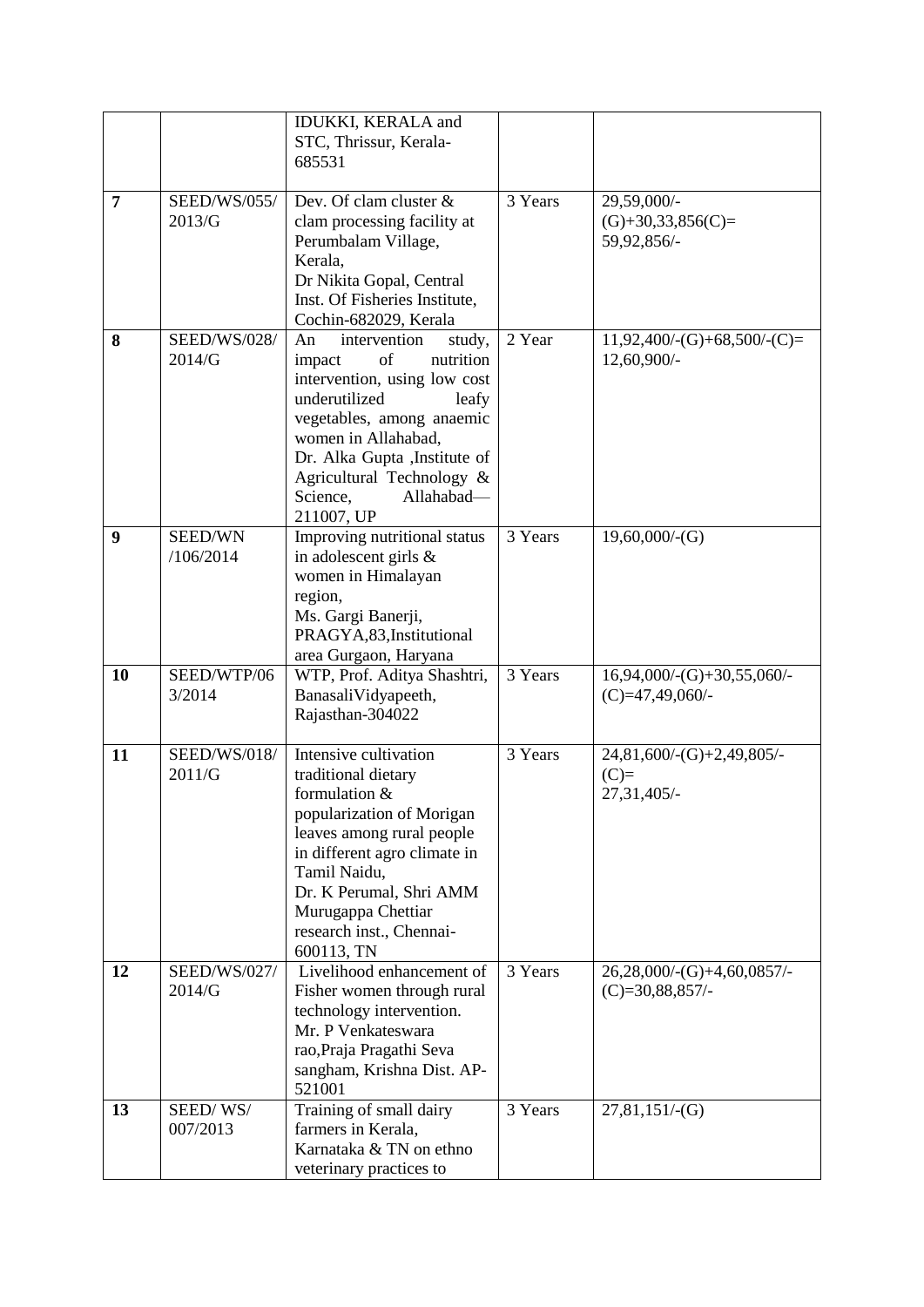|    |                               | reduce the antibiotic residue<br>in milk,<br>Dr. Punniamurthy, Trans<br>disciplinary university.,<br>Banglore-560106,<br>Karnataka                                                                                                                     |         |                                                    |
|----|-------------------------------|--------------------------------------------------------------------------------------------------------------------------------------------------------------------------------------------------------------------------------------------------------|---------|----------------------------------------------------|
| 14 | SEED/WN/<br>126/2014/G        | Dissemination & adoption<br>of new High protein rice<br>varieties to vulnerable target<br>population of southern<br>Karnataka,<br>Dr. Shailaja Hittalmani,<br>Univ. of agri. Sci,<br>Bengaluru-560065,                                                 | 3 Years | $29,79,240$ /-(G)+1,50,000/-=<br>31,29,240/-       |
| 15 | <b>SEED/WS/073/</b><br>2013/G | Capacity building & skill<br>development of selected<br>rural SC/ST population<br>including women through<br>training & development in<br>agriculture,<br>Dr. Pratap kumar<br>Mukhopadhy, CEMPD,<br>SALT LAKE, KOLKATA-<br>700106, WB                  | 3 Years | 20,92,827/- (G)+22,499/-<br>$(C)=21,15,326/$       |
| 16 | <b>SEED/WS/047/</b><br>2014/G | Technology application for<br>Coconut fibre based<br>production activites for the<br>livelihood development in<br>women,<br>Dr Reghu Das, Velland,<br>Thiruvanthapuram-695543,<br>Kerala,                                                              | 3 Years | $29,67,800$ /-(G)+4,66,500/- (C<br>$)= 34,34,300/$ |
| 17 | SEED/WS/041/<br>2013/G        | Livelihood enhancement of<br>women of Hasanparthy<br>mandal of Warangal dist. Of<br>AP through value addition<br>to locality grown vegetables<br>& spices by biomass based<br>tray dryers,<br>Dr P Sammaih, SR Eng.<br>College, warnagal-506371,<br>AP | 3 Years | $20,03,100$ /-(G)+ 6,00,000/-<br>$=26,03,100/$     |
| 18 | <b>SEED/WS/030/</b><br>2013/G | All India Coordinated<br>research project on Biomass<br>based tray dryers PHASE 2,<br>Ms. Svati bholge, TIDE,<br>Bengalore-560003,<br>Karnataka                                                                                                        | 3 Years | $9,37,200$ /-(G)+6,634/-©=<br>9,43,834/-           |
| 19 | <b>SEED/WS/037/</b><br>2013/G | Livelihood enhancement<br>opportunities for women<br>farmers of the Kumaon<br>Himalaya region, through<br>value addition crop,                                                                                                                         | 3 Years | $18,38,100/-(G)+6,00,000/$<br>$@=24,38,100/$ -     |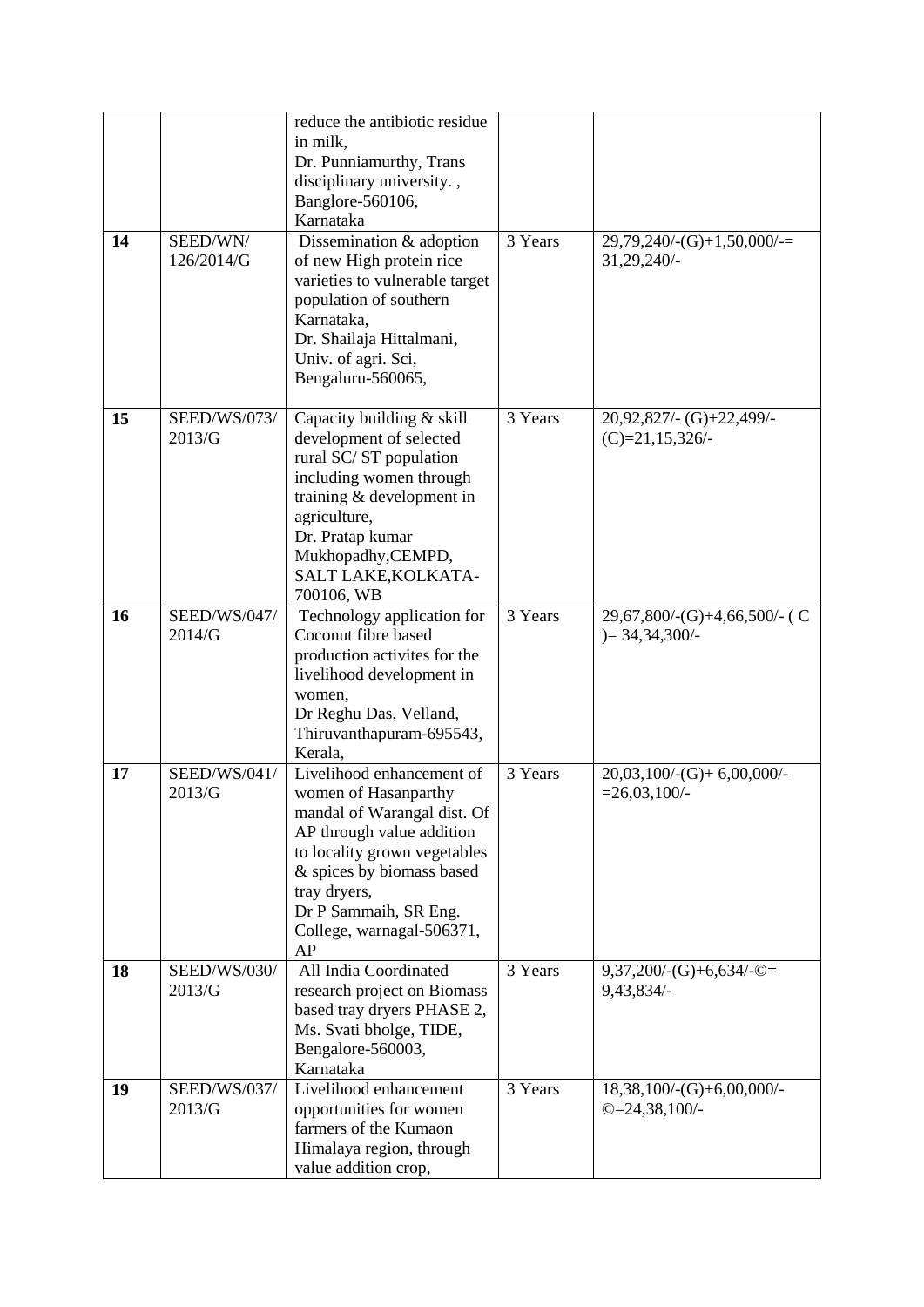| 20  | SEED/                         | Mr. Bhupender singh,<br><b>INHERE</b> Ajeevika uthan<br>samati masi bazar, Masi-<br>263658, Almora,<br>Uttarkhand<br>A PILOT PROGRAMME                                                                                                          | 3 Years | $14,25,160$ /-(G)+6,00,000/-                      |
|-----|-------------------------------|-------------------------------------------------------------------------------------------------------------------------------------------------------------------------------------------------------------------------------------------------|---------|---------------------------------------------------|
|     | WS/038/2013/<br>G             | for the initiating rural<br>women into an enterprise<br>using Bio Mass Dryers<br>under AICRP, CHENNAI<br>Mr. K. Subramanian, Centre<br>for Indian Knowledge<br>systems, Chennai-600085,<br><b>TN</b>                                            |         | $@=20,25,160/$ -                                  |
| 21  | <b>SEED/WS/053/</b><br>2013   | Back yard rabbit farming<br>for rural women<br>empowerment,<br>Dr Dhanlakshmi, KVAFSU,<br>Hassan-573202, Karnataka                                                                                                                              | 3 Years | $35,16,431/$ -(G) +17,71,990/-<br>$@=52,88,421/$  |
| 22  | SEED/WS/045/<br>2013/G        | Technology dissemination<br>on spawn bio fabrication &<br>Functional foods from<br>minor millets, Coimbatore,<br><b>TN</b><br>Dr. S Krishnakumari, Dept<br>of bio chemistry,,<br>Kongunadu Arts & Science<br>College, Coimbatore, TN-<br>641029 | 2 Years | $11,00,000$ /-(G)+4,15,625/-<br>$@=15,15,625/$ -  |
| 23. | <b>SEED/WS/057/</b><br>2012/G | Rural women tech.<br>Coimbatore, TN,<br>Dr Selvi Subramanian, PSG<br>College, Coimbatore, TN-<br>641004                                                                                                                                         | 3 Years | $25,32,860$ /-(G)+4,60,646/- $@=$<br>29,93,506/-  |
| 24  | SSD/WS/064/2<br>012/G         | Livelihood enhancement of<br>women construction<br>workers through Eco<br>friendly construction<br>technology,<br>Dr. G V Praveen, S R ENG.<br>College, Telangana,<br>Warangal-506371,<br>Telangana                                             | 2 Year  | 18,08,400/-(G)+10,27,464/-<br>$@=28,35,864/$ -    |
| 25  | SEED/WN/053<br>/2014/G        | Enhancement & securing<br>women & Child health<br>capacity building,<br>Dr Sujit Kumar, Visva<br>bharti, West Bengal,<br>Sriniketan-731236                                                                                                      | 3 Years | $31,33,240/$ -(G)+ 3,00,000/-<br>$@=34,33,240/$ - |
| 26. | <b>SEED/WS/049/</b><br>2014/G | Economic empowerment of<br>rural women of<br>Quthbullapur mandal                                                                                                                                                                                | 3 Years | $25,67,557/-(G)+21,55,795/$<br>$@=47,23,352/$ -   |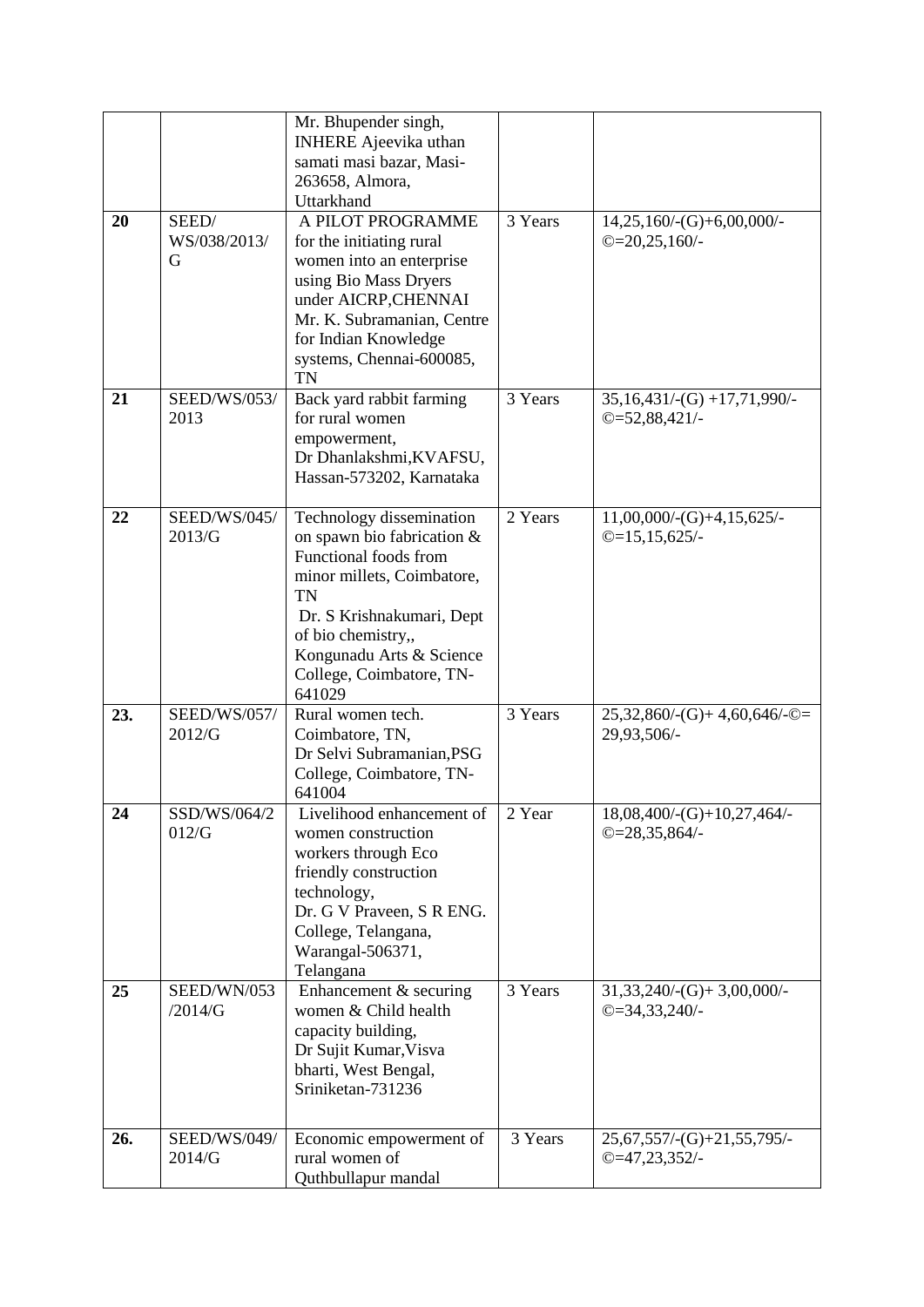|    |                               | through value addition to<br>unutilized biomass based<br>from fresh water ponds and<br>waste water,<br>Dr V Varalakshmi, Marri<br>laxman Reddy institute<br>Reddy, Hyderbad-500043,<br>AP                                                      |         |                                                         |
|----|-------------------------------|------------------------------------------------------------------------------------------------------------------------------------------------------------------------------------------------------------------------------------------------|---------|---------------------------------------------------------|
| 27 | SEED/WS/014/<br>2015/G        | ICT intervention to<br>promote ED of women<br>SHGs in the Salem districts<br>, TN,<br>Dr. M USHA, Sona college<br>of Eng. .salem, TN,-<br>636005, TN                                                                                           | 3 Years | 28,41,200/-(G)+13,21,870/-<br>$@=41,63,070/$ -          |
| 28 | SEED/WN/032<br>/2014          | Popularization of<br>Nutritional crop genotypes<br>for eco. & nutrionational<br>enhancements, in<br>mahadeshwara Hills,<br>chamarajangar,<br>Dr M S UMA, Dept of<br>Genetics & plant bree<br>ding, VC Farm Mandya-<br>571405, Karnataka        | 3 Years | $29,62,080$ /-(G)                                       |
| 29 | <b>SEED/WS/039/</b><br>2013/G | Biomass based dryer system<br>establishment in sagar<br>island south pargana, West<br>Bengal,<br>Dr S K Sahoo, Vivekanand<br>inst of Bio technology,<br>West Bengal, Nimpith-<br>7433388, West Bengal                                          | 3 Years | 20,09,700/(G)+6,00,000©=26,<br>$09,700/-$               |
| 30 | <b>SEED/WS/038/</b><br>2015/G | Economic empowerment of<br>rural women of Dindigual<br>block, TN<br>Dr S Anuradha, Dept. Of<br>Chemistry, PSNA College,<br>Dindigual-624622, TN                                                                                                | 2 Year  | $24,52,806$ /-(G)+ 10,15,806/-<br>$(C) = 34,68,612/$    |
| 31 | SEED/WS/040/<br>2014/G        | Economic empowerment of<br>women in Vidarbha by skill<br>upgradation & capacity<br>building through soil<br>testing & fertilizer<br>recommendation,<br>Dr Satyanarayan Balkishna,<br>Brijal biyani college,<br>Amravati-<br>444605, Mahashtera | 2 Year  | $34,72,000$ /-(G)+ 12,06,150/-<br>$(C) = 46,78,150/$    |
| 32 | <b>SEED/WS/002/</b><br>2013/G | Ergonomics intervation to<br>promote occupational health<br>7 safety of women workers<br>involved in cashew nut                                                                                                                                | 3 Years | $21,88,560$ /-(G)+ $14,78,700$ /-<br>$(C) = 36,67,260/$ |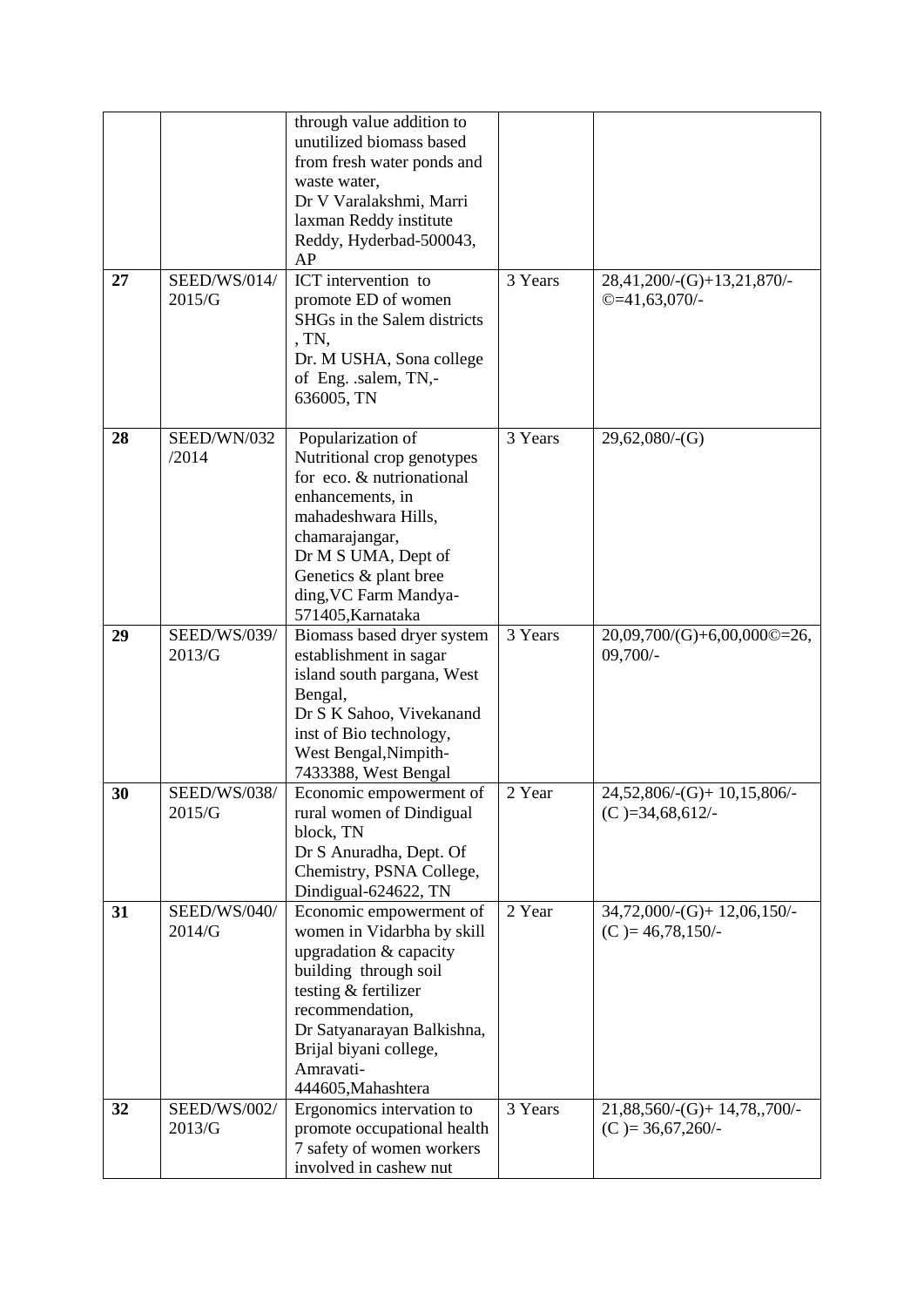|    |                     | processing industry, North<br>east region,         |         |                                 |
|----|---------------------|----------------------------------------------------|---------|---------------------------------|
|    |                     | Dr Swapnali Borah, College                         |         |                                 |
|    |                     | of home science,                                   |         |                                 |
|    |                     | Meghalaya,-794005                                  |         |                                 |
| 33 | SEED/WS/016/        | Income generation                                  | 3 Years | $30,19,200$ /-(G)+4,40,000/-(C  |
|    | 2013/G              | programme for rural women                          |         | $)=34,59,200/$ -                |
|    |                     | through high valued                                |         |                                 |
|    |                     | medicinal plants                                   |         |                                 |
|    |                     | cultivation,                                       |         |                                 |
|    |                     | Mr Ram naresh badoni,                              |         |                                 |
|    |                     | Paravitya lok sanskriti                            |         |                                 |
|    |                     | sansthan, Their Gerhwal-                           |         |                                 |
|    |                     | 249137, Uttarkhand                                 |         |                                 |
| 34 | SEED/WTP/05         | Green Tech. & Women                                | 3 Years | 25,27,800/(G)                   |
|    | 9/2014/G            | Empowerment, west Bengal                           |         | $+12,76970$ /-(C)=38,04,770/-   |
|    |                     | Prof Bidhan Chandra                                |         |                                 |
|    |                     | Patra, Vidyasagar university,                      |         |                                 |
|    |                     | Midnapore-721102, West                             |         |                                 |
|    |                     | Bengal                                             |         |                                 |
| 35 | SEED/               | Development of automated                           | 2 Years | 27,05,000/(G)                   |
|    | WS/010/2013/        | machine for low cost                               |         | $+5,03,138$ /-(C)=32,08,138/-   |
|    | G                   | sanitary napkins, Kerala                           |         |                                 |
|    |                     | Mr Praveen Bist, Amirta                            |         |                                 |
|    |                     | Vishwa peeth, Amritapuri<br>campus, Kollam-690525, |         |                                 |
|    |                     | Kerala                                             |         |                                 |
| 36 | <b>SEED/WS/018/</b> | Clinical decision support                          | 3 Years | 23,13,300/(G)                   |
|    | 2015/G              | system for Breast cancer                           |         | $+39,50,000/$ -(C)=             |
|    |                     | diagnosis and prevention                           |         | 62,63,300/-                     |
|    |                     | care for rural women in                            |         |                                 |
|    |                     | Salem, TN                                          |         |                                 |
|    |                     | Dr B Sathiyabhama, Sona                            |         |                                 |
|    |                     | college of eng., Salem-                            |         |                                 |
|    |                     | 636005, TN                                         |         |                                 |
| 37 | SEED/WS/033/        | Livelihood enhancement for                         | 3 Years | $28,52,300$ /-(G) + 6,27,545/-( |
|    | 2013/G              | women in Manipur through                           |         | $C$ ) = 34,79,845/-             |
|    |                     | Hi Tech cultivation of                             |         |                                 |
|    |                     | Dendrobium orchids,                                |         |                                 |
|    |                     | Manipur,                                           |         |                                 |
|    |                     | Dr Rajkumar Kishore,                               |         |                                 |
|    |                     | RIDA, Thoubal-795138,<br>Manipur                   |         |                                 |
| 38 | SEED/WTP/11         | Rural tech. park in                                | 3 Years | 49,13,000/(G)                   |
|    | 9/2015/G            | Kacharam, Rangareddy,                              |         | $+ 12,94,300/$ - (C)=           |
|    |                     | Telangana                                          |         | $62,07,300/-$                   |
|    |                     | Prof. H S Jain, Vardhaman                          |         |                                 |
|    |                     | college of Eng.                                    |         |                                 |
|    |                     | Hyderbad, Shamshbad-                               |         |                                 |
|    |                     | 501218, AP                                         |         |                                 |
| 39 | SEED/WTP/12         | Rural tech. park in Medak,                         | 3 Years | $63,37,049$ /-(G)+ 28,10,642/-( |
|    | 0/2015/G            | Telangana,                                         |         | $C$ ) = 91,47,691/-             |
|    |                     | Dr E Laxmi, B V Raju Inst                          |         |                                 |
|    |                     | of technology, B V Raju                            |         |                                 |